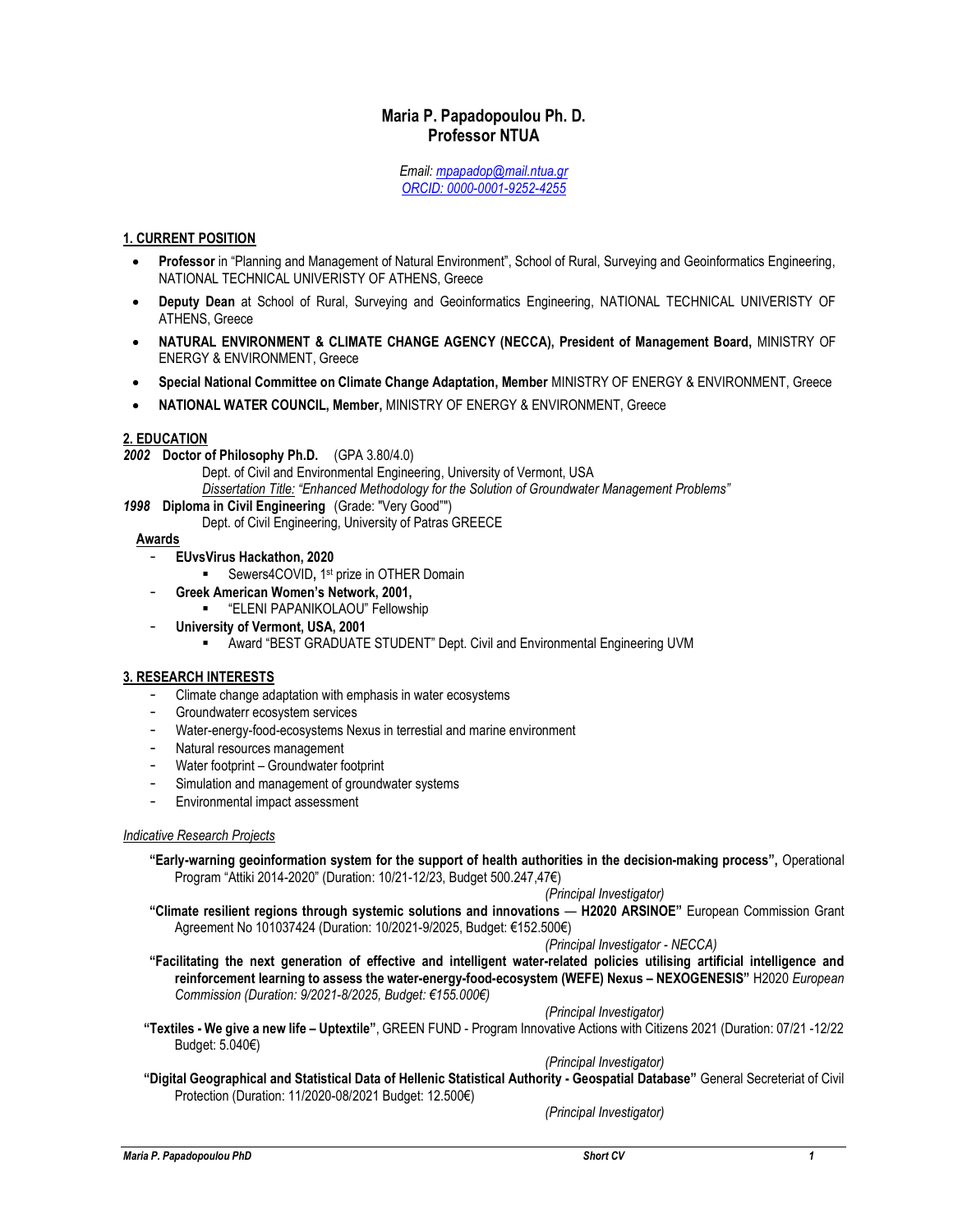"Tender for the Assessment of the Sectoral Water Demand in Malta & Gozo - Reference Number EWA/CFT/5/2018" Energy and Water Agency Maltese Government (Duration: 01/2019-06/2020 Budger: 40.500€)

(Principal Investigator)

"Sustainable Integrated Management FOR the NEXUS of water-land-food-energy-climate for a resource-efficient Europe - SIM4NEXUS", H2020 European Commission Grant Agreement No 689150 SIM4NEXUS (Duration: 6/2016-5/2020, Budget: €80.000€)

(Case Study Leader as member of UTH)

"Adaptation to Climate change Impacts on the Mediterranean islands' Agriculture, ADAPT2CLIMA", European Commission, LIFE+, LIFE14 CCA/GR/000928, (Duration: 10/2015-9/2019, Budget: 90.000€)

(Action Leader)

"Evaluation and prioritization of erosion problems on the coast of Avlidas beach to Vathy of the Municipality of Chalkis and organization of the protection design" (Duration: 5/2017-2/ 2018, Budget: 20.000€)

(Action Leader)

### 4. TEACHING

2009 - today Professor, School of Rural, Surveying and Geoinformatics Engineering, National Technical University of Athnes

Undergraduate courses:

Physical Geography and Environment, 1<sup>st</sup> semester (compulsory) Natural Resources Management, 7<sup>th</sup> semester (elective) Environmental Impact Assessement, 8<sup>th</sup> semester (elective) Environmental Planning, 9<sup>th</sup> semester (project course) Environment and Developement, Interdisciplinary course 8<sup>th</sup> semester

Graduate courses:

o National Technical University of Athens (NTUA)

"Climate change and Spatial Governance", URBAN & REGIONAL PLANNING Graduate Program "Environmental Impact Assessment Methods and Techniques - Special Issues in Natural Resource

- Management", GEOINFORMATICS Graduate Program
- o Hellenic Open UniversIty (HOU)

PSE51 - Design, Environmental Impact and Methods for their Assessment (2008-2017) PSE50 - Introduction to the Natural and Man-Made Environment (2015-2016) PSX50 - Sustainability and Environmental Assessment (2018-2019)

- 41 Diploma Thesis, NTUA
- 23 Master Thesis, NTUA and HOU

# 5. PUBLICATIONS (Indicative List)

### Α. Books – Chapter in books – Special Scientific Publications (Editorial)

- Karatzas G.P. and M.P. Papadopoulou (2016), "Optimization of Environmental Systems", DISIGMA Publications, ISBN: 978-960-9495-01-1 (in Greek)
- Papadopoulou M.P. (2015), "GENERAL CONCEPT OF ENVIRONMENTAL LAW: Environmental Licensing in Greece", University Notes, Hellenic Open University (in Greek)
- Adam J.M., Camotim, D., Dunai, L., Marti, K., Nikolos, I.K., Pallarés, F.J., Papadopoulou, M.P., Saka, M.P., Schuëller, G.I., Vietor, T., Tsompanakis, Y., Topping, B.H.V. (2012), Advances in Engineering Software (Elsevier), doi:10.1016/j.advengsoft.2011.08.007 (Editorial)
- Nikolos I.K., M. Stergiadi, M.P. Papadopoulou and G.P. Karatzas (2008), "Groundwater Numerical Modeling and Environmental Design using Artificial Neural Networks and Differential Evolution", LECTURE NOTES IN COMPUTER SCIENCE, Knowledge-based Intelligent Information and Engineering Systems, I. Lovrek, R.J. Howlett, and L.C. Jain (Eds.): KES Zagreb, Croatia 2008, Part II, LNAI 5178, pp. 34–41, Publisher: Springer-Verlag Berlin Heidelberg.

Karatzas G.P., M.P. Papadopoulou and K.P. Tsagarakis (2007), Special Issue Desalination (Elsevier) Vol. 237 pp. 1-125, (Editorial) Karatzas G.P., M.P. Papadopoulou and K.P. Tsagarakis Eds (2007) "Water Resources Management: New Approaches and

Technologies", pp. 398, ISBN 978-960-8475-09-0.

# Β. Peer-reviewed Journals

- Tzoraki O. and M.P. Papadopoulou (2021), "Ecological risk assessment of heavy metals in the river sediment of Evrotas' mountainous streams, Greece", Fresenius Environmental Bulletin (in press)
- Fernandez-Anez N., A. Krasovskiy, M. Müller et al., (2021), Current Wildland Fire Patterns and Challenges in Europe: A Synthesis of National Perspectives, Air Soil and Water Research, Vol. 14, https://doi.org/10.1177/11786221211028185
- Ntaliou L, Koliotsis P-T, Papadopoulos D, Sanidas E, Velliou M, Papadopoulou M.P., Barbetseas J (2021) "The impact of environmental factors on blood pressure", **Arterial Hypertension**, Vol. 30, pp. 72-76. (in greek)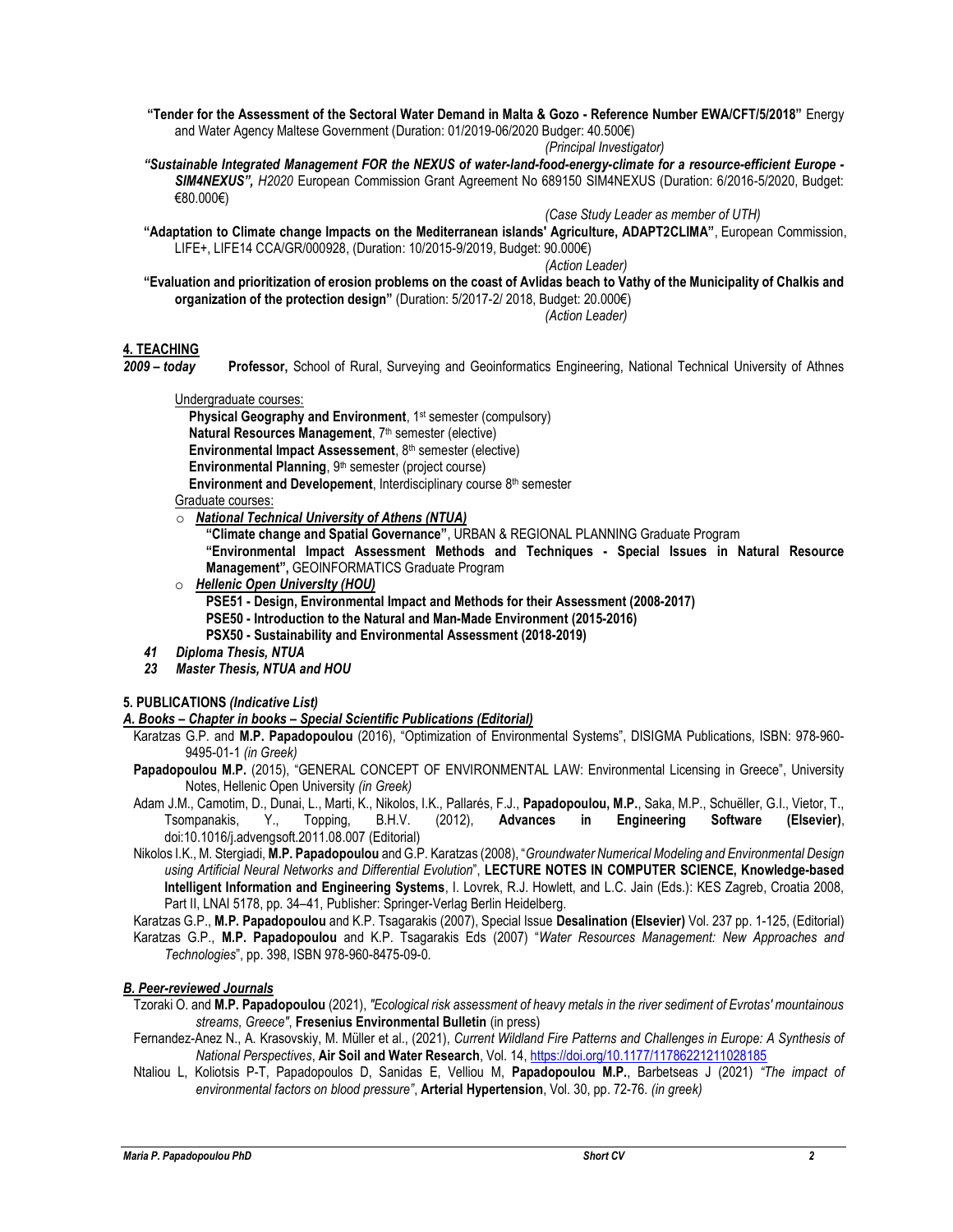- Chowdhury S., Omar K.M. Ouda and M.P. Papadopoulou (2020), "Meat and Egg Production in Saudi Arabia: an Analysis on Virtual Water Content for Livestock Farming", International Journal of Water Resources and Arid Environments, 9(1), pp. 94-106.
- Papadopoulou M.P., D. Charchousi K. Spanoudaki, A. Karali, K. Varotsos, C. Giannakopoulos, M. Markou and M. Loizidou (2020) "Agricultural water vulnerability under climate change conditions in Cyprus", Atmospere, Vol. 11, No. 990, https://doi:10.3390/atmos11090990
- Koliotsis P. TS. & M.P. Padopoulou, (2020) "Spatial Analysis of Urban Greenspace Accessibility at the City Level", European Journal of Environmental Sciences, Vol. 10, No.1, pp.15-21 https://doi.org/10.14712/23361964.2020.3
- Laspidou, C., N. Mellios N., A. Spyropoulou, D. Kofinas, M.P. Papadopoulou (2020), "Systems thinking on the resource nexus: Modeling and visualisation tools to identify critical interlinkages for resilient and sustainable societies and institutions" Science of Total Environment, Vol. 717, 137264, https://doi.org/10.1016/j.scitotenv.2020.137264
- Papadopoulou C.A, M.P. Papadopoulou, C. Laspidou, S. Munaretto & F. Brouwer (2020), "Towards a Low-Carbon Economy: A Nexus-Oriented Policy Coherence Analysis in Greece", Sustainability, Vol. 12, Issue 1, https://doi.org/10.3390/su12010373
- Matiatos I., E. Varouchakis & M.P. Papadopoulou (2019), "Performance evaluation of multiple numerical models and a geostatistical surrogate model simulating groundwater flow and nitrate mass transport", Environmental Modeling and Assessment, https://doi.org/10.1007/s10666-019-9653-7
- Chowdhury S., F. Kabir, I. Chowdhury & M.P. Papadopoulou (2019), "Importing and Exporting Agricultural Crop Products: An Assessment of Virtual Water Flow (VWF) in Saudi Arabia Arabian", Arabian Journal for Science and Engineering, https://doi.org/10.1007/s13369-018-3627-y.
- Charchousi D., M.P. Papadopoulou, K. Spanoudaki, D. Alexakis, C. Giannakopoulos and A. Karali (2017), "Assessing the vulnerability of agriculture to climate change: The case of Cyprus", European Water, Vol. 59, pp. 351-356
- Papadopoulou M.P., Charchousi D., V.K. Tsoukala, Ch. Giannakopoulos and M. Petrakis (2016), "Water footprint assessment considering climate change effects on future agricultural production in Mediterranean region", Desalination and Water Treatment, Vol. 57, Issue 5, pp. 2232-2242.
- Papadopoulou M.P. and C. Antoniou (2014), "Environmental Impact Assessment Methodological Framework for Liquefied Natural Gas terminal and Transport Network Planning" (2014), Energy Policy, Vol. 68, pp. 306-319.
- Stathatou P.-M.G., V.K. Tsoukala, M.P. Papadopoulou, A. Stamou, N. Spiliotopoulou, C. Theoxari and S. Papagrigoriou (2012), "An Environmental Approach for the Management and Protection of Heavily Irrigated Regions", GLOBAL NEST Journal, Vol. 14, No. 3, pp. 276-283.
- Papadopoulou M.P. (2011), "Optimization Approaches for the Optimal Control of Seawater Intrusion and its Environmental Impacts in Coastal Environment", Pacific Journal of Optimization, Vol.7, No. 3, pp. 479-502.
- Papadopoulou M.P., E.A. Varouchakis and G.P. Karatzas (2009), "Simulation of Complex Aquifer Behavior using Numerical and Geostatistical Methodologies", Desalination, doi:10.1016/j.desal.2007.12.021, Vol. 237, pg. 42-53.
- Koukadaki, M.A., G.P. Karatzas, M.P. Papadopoulou, and A. Vafidis (2007), "Identification of the Saline Zone in a Coastal Aquifer using Electrical Tomography Data and Simulation", Water Resources Management, doi: 10.1007/s11269-006-9135-y Vol. 21, No 11, pp. 1881-1898.
- Karterakis S., G.P. Karatzas, I.K. Nikolos and M.P. Papadopoulou (2007), "Application of Linear Programming and Differential Evolutionary Optimization Methodologies for the Solution of Coastal Subsurface Water Management Problems Subject to Environmental Criteria", Journal of Hydrology, 10.1016/j.jhydrol.2007.05.027, Vol. 342/3-4, pp 270-282.
- Papadopoulou M.P., G.F. Pinder and G.P. Karatzas (2007), "Flexible Time-Varying Optimization Methodology for the Solution of Groundwater Management Problems", European Journal of Operational Research, doi: 10.1016/j.ejor.2006.02.041, Vol. 180, No. 2, pg. 770-785.
- Papadopoulou M.P., G.P. Karatzas and G.G. Bougioukou (2007), "Numerical Modeling of the Environmental Impact of Landfill Leachate Leakage on Groundwater Quality - A Field Application", Environmental Modeling & Assessment, doi: 10.1007/s10666-006-9050-x Vol. 12, No. 1, pg. 43-54.
- Papadopoulou M.P., G.F. Pinder and G.P. Karatzas (2003), "Enhancement of the Outer Approximation Method for the Solution of Concentration-Constrained Groundwater-Remediation Optimal-Design Problems", Water Resources Research, doi: 10.1029/2002 WR001541, Vol. 39, No. 7, 1185.

### C. Proceeding in International Conferences

- Leka A., D. Charchousi and M.P. Papadopoulou (2021) "Developing a framework for local climate change adaptation plan: The case of Mandra-Attiki, Greece" E-proceedings 17<sup>th</sup> International Conference on Environmental Science and Technology, Athens **Greece**
- Papadopoulou M.P. and A. Vlachou (2021) "Investigating the water, energy, marine land uses, food, climate interlinkages in marine environment", E-proceedings 17<sup>th</sup> International Conference on Environmental Science and Technology, Athens Greece
- Charchousi D. & M.P. Papadopoulou, (2021) "A matrix approach to rank Groundwater Dependent Ecosystems Services based on land uses", 6th IAHR Europe Congress, June 30th – July 2nd, 2020, Warsaw, Poland
- Potamianou N., C.-A. Papadopoulou and M.P. Papadopoulou (2019), "Sustainable Development Goals (SDGs) and Indicators: Managing Drylands", E-proceedings 16<sup>th</sup> International Conference on Environmental Science and Technology, Rhodes Greece.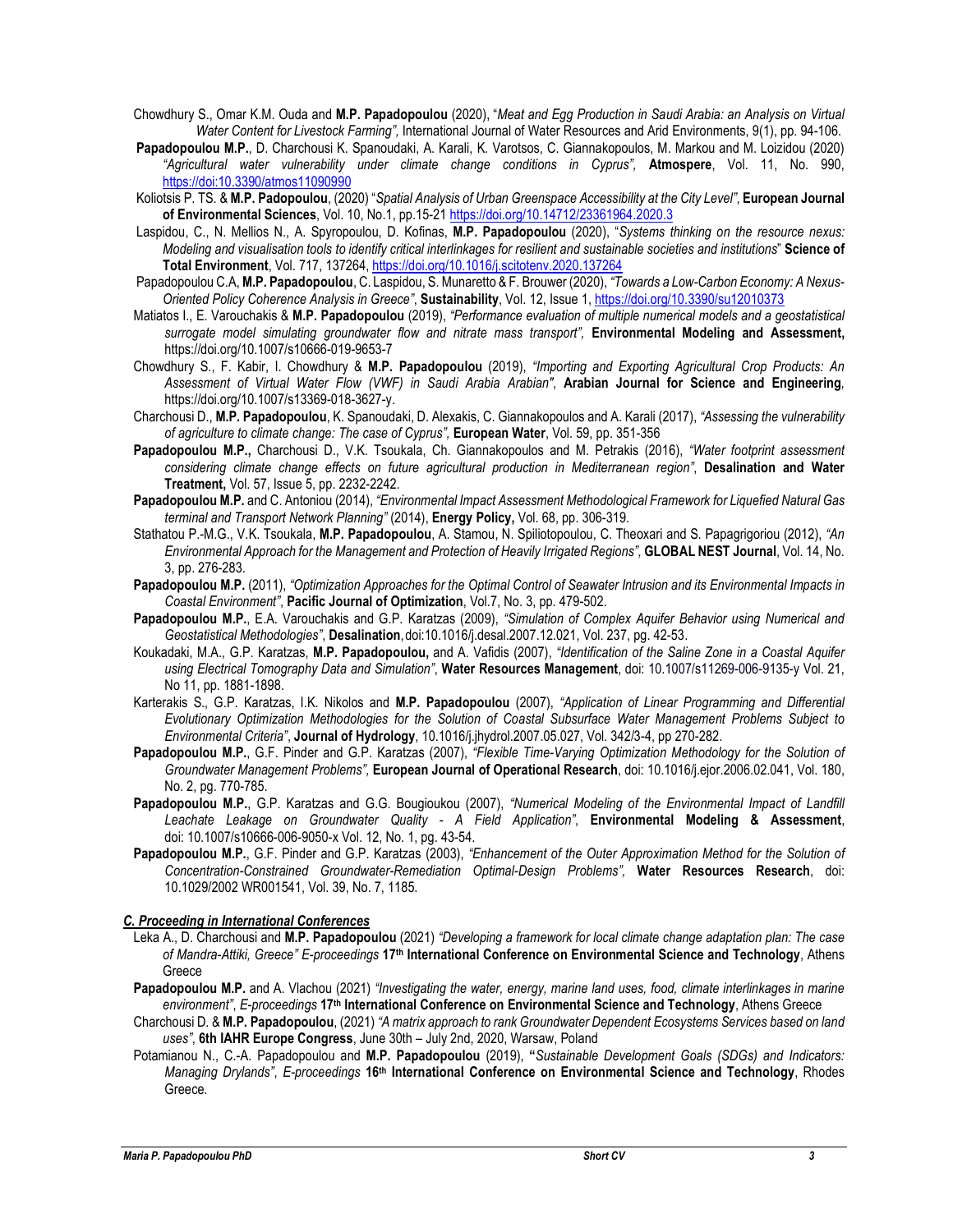Charchousi D. and M.P. Papadopoulou (2019), "Water Availability: A factor of sustainability and adaptation of agriculture to climate change", E-proceedings 16<sup>th</sup> International Conference on Environmental Science and Technology, Rhodes Greece.

- Charchousi D. and M.P. Papadopoulou (2019), "An Uncertainty Analysis approach for ecosystem sustainability based on Groundwater Footprint", 38th IAHR Conference, Panama City, Panama.
- Laspidou C., N.K. Mellios, D.T. Kofinas, A.E. Ioannou, A.E. Spyropoulou, M.P. Papadopoulou, C.-A. Papadopoulou (2019), "A System Dinamics Model for the Water-Energy-Food-Land Use-Climate Nexus: The Greek Case Study, 38th IAHR Conference, Panama City, Panama.
- Papadopoulou M.P., E. Chalepli, A.-C. Papadopoulou, A. Lekka, N. Mellios and C. Laspidou (2019) "Assessing Climate Change impacts of Greek energy mix based on LCA" E-proceedings of 2<sup>nd</sup> International Conference ADAPTtoCLIMATE, Hersonissos, GREECE.
- Charchousi D., M.P. Papadopoulou, C. Papadaskalopoulou, A. Karali, C. Gianakopoulos and M. Loizidou (2019) "Assessing climate change impacts on drought severity in Mediterranean islands using the Standardized Precipitation Evapotranspiration Index (SPEI)" E-proceedings of 2<sup>nd</sup> International Conference ADAPTtoCLIMATE, Hersonissos, GREECE.
- Sifounakis O., M.P. Papadopoulou, E. Haas (2019), "Assessment of Greenhouse Gas Emission and nitrate leaching inventory from agricultural lands in the region of Thessaly (Greece) using the LandscapeDNDC model", EGU General Assembly, Vienna, AUSTRIA
- Charchousi D., M.P. Papadopoulou and A. Nanou-Giannarou (2018), "Groundwater Footprint: A Tool for Ecological-Based Groundwater Resources Management Assessment" Earth and Space Science Open Archive, doi: 10.1002/essoar.10500228.1, Washinghton D.C., USA
- Munaretto S., M. Whitmer, F. Brower, C.S. Laspidou, P. Koundouri, T. Avellan and M.P. Papadopoulou (2018),"The nexus approach and policy coherence as its governance pillar. Conceptual and methodological developments and empirical evidence from the European water-land-energy-food-climate policy nexus", International Conference Water Science, Wageningen, The Netherlands.
- Skiada M. and M.P. Papadopoulou (2015), "Development of Methodology to Prioritize Adaptation Measures to Climate Change in the Transport Sector", E-proceedings 14th International Conference on Environmental Science and Technology, Rhodes Greece.

### 6. INTERNATIONAL RECOGNITION

### Invited Speaker

- American Institution of Mathematics, Optimization Workshop: "Derivative-Free Hybrid Optimization Methods for Solving Simulation-Based Problems in Hydrology", Palo Alto CA USA, 6-10 October 2008.
- Hellenic Center of Ecological Research, "Water Scarcity", Athens 22 Mars 2009
- Ministry of Water and Irrigation, Jordan WorkShop "Water Resources Prospects and Needs", Amman Jordan. April 22<sup>nd</sup>, 2013.
- NGO IOANNIS KAPODISTRIAS, 2nd Summer School for Young Researchers: "Environment and Sustainable Development: RES policy in Mediterranean", Spetses 24-28 July 2013.
- Friedrich Naumann Stiftung für die Freiheit NGO IOANNIS KAPODISTRIAS, 3<sup>rd</sup> Summer School: "Sustainable development, and Fiscal crisis: Participatory Approach as a tool to development process", Lesvos 23-27 July 2014.
- Hellenic Ministry of Tourism, ROUND TABLE ON SUSTAINABLE TOURISM AND CULTURE, Adriatic and Ionian Initiative Chairmanship of the Hellenic Republic, Athens, Greece 3/2017

Perspectives for the development of the Tourist Sector - SIM4NEXUS: Towards a Sustainable Economy and an Effective Use of Resource

Center for Water Systems Seminar Series 2018/19, University of Exeter, Exeter, UK Greece 11/2018

Sustainable Integrated Management for the Nexus of Water-Land-Food-Energy-Climate for a Resource Efficient Europe: The SIM4NEXUS project

5<sup>th</sup> Sustainability Summit - ECONOMIST, Athens 10/2021

### Independent Evaluator

- University of Vermont Faculty Promotion
	- Department of Mathematics: Munghen Yu, Associate Professor, (2002)
	- Dept. of Mechanical Engineering: Hitt Darren, Associate Professor, (2006)
- University of Massachusetts, Boston Faculty Promotion
	- Dept. of Mathematics: Karen Ricciardi, Assistant Professor (2010)

Technical University of Crete, Basic Research Program (2011) – Proposal Evaluator

European Commission,

FP7 "ENVIRONMENT" - Proposal Evaluator – Rapporteur (2012)

Η2020 WATER-5c-2015 "Development of water supply and sanitation technology, systems and tools, and/or methodologies" Proposal Evaluator – Rapporteur (2015)

H2020 CIRC-02-2017 "Water in the context of the circular economy" Proposal Evaluator – Rapporteur (2017) General Secreteriat for Research and Technology